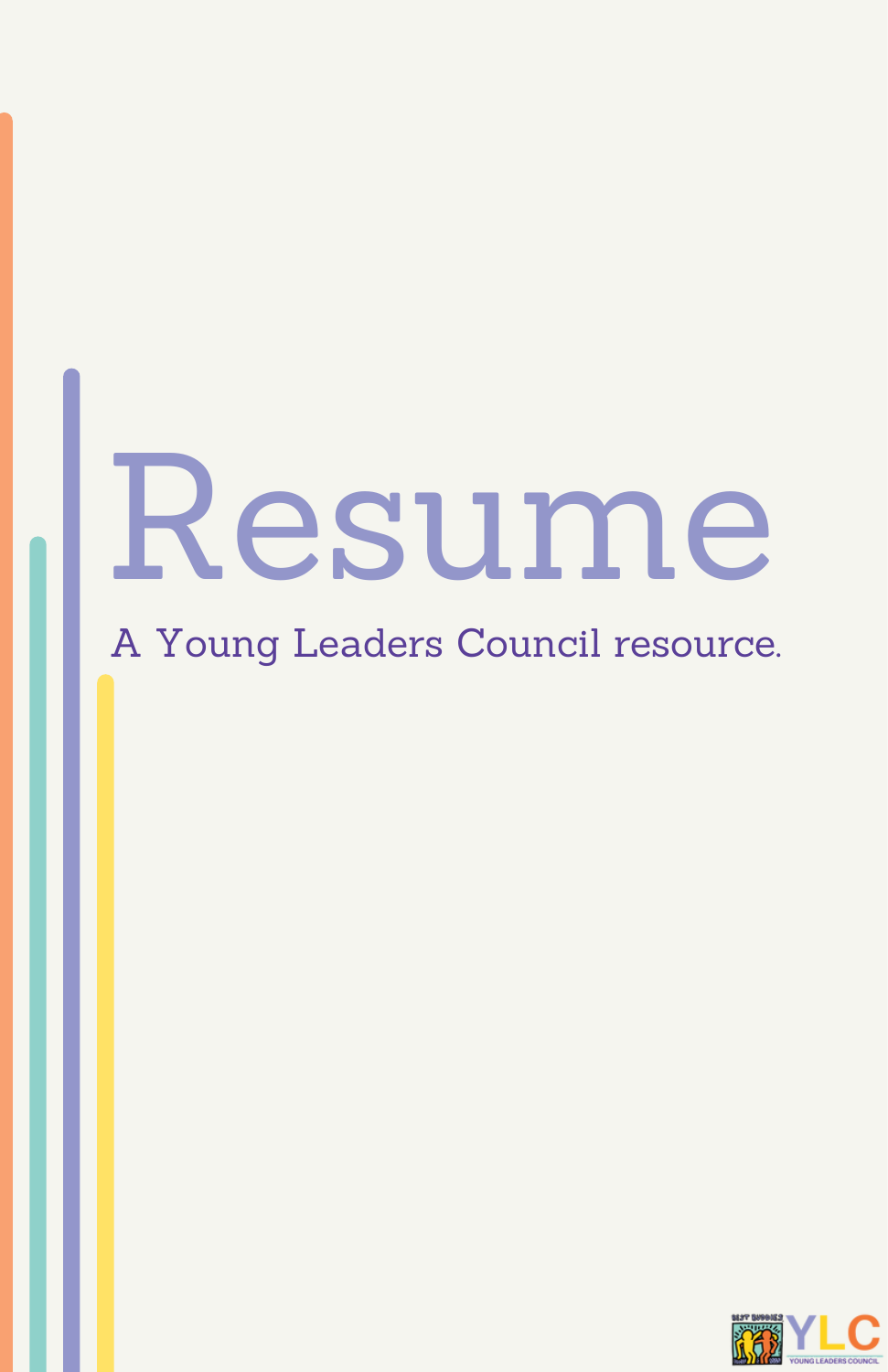Producing a good resume and a well-written cover letter is needed for a successful job search. These documents play a critical role in helping recruiters or employers understand who you are on paper, what motivates you, and what you have to offer as a potential leader. It is always recommended to have someone look over your resume and cover letter before submitting your application (peer/faculty members at your institution).

#### **Resume:**

A resume presents your story by highlighting your skills (the things you do well). Employers initially scan a resume for 30 to 60 seconds, so it needs to be descriptive and concise at the same time. It also needs to be crafted for the organization to which you are applying.

#### **Quick Formatting Tips:**

To keep your resume easy to read, divide it into common sections that are listed below. Keep in mind, your document should be at most one page.

- Name and Contact Information
- Education
- Experience
- Skills (Optional)
- Put your experiences in reverse chronological order in each section
- Keep your formatting consistent and easy to skim quickly
- Use bullets, not paragraphs
- Quantify when possible

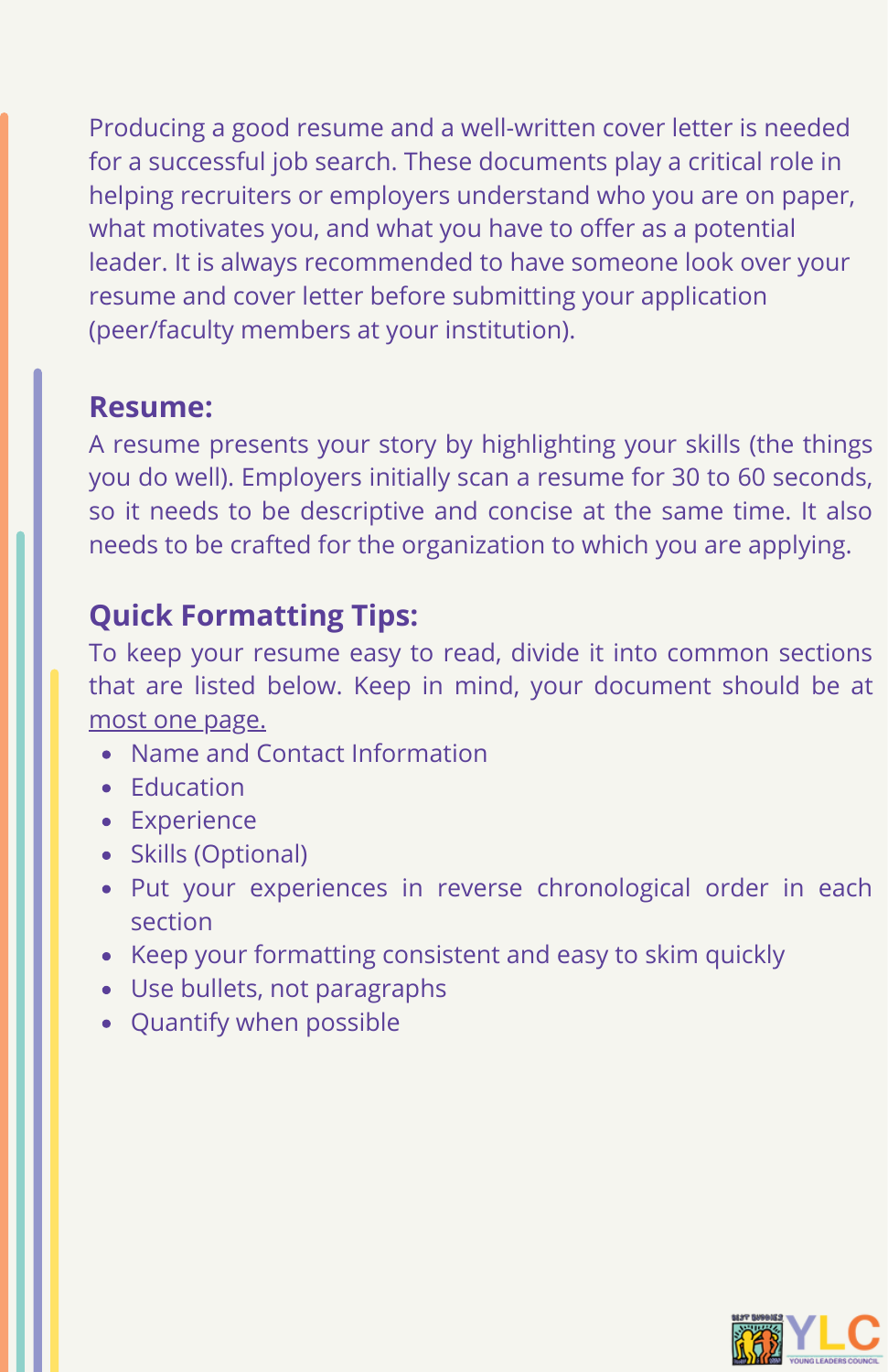## RESUME CHECKLIST:

#### **Personal Information:**

- Located at the top of the page and does not take an excessive amount of space Includes:
	- First and last name (should be between 14 point and 16 point font)
	- Address, one accessible for at least 6 months to a year
	- Phone number, including area code
	- Email address, some derivation of your name that makes a professional impression

### **Example:**

#### John Smith 1234 Best Buddies, Miami, FL 77843 (979) 123-4567, Johns@bestbuddies.org

#### **Education:**

- Begins with the highest education at which you are currently or most recently enrolled, which typically includes,
	- City and state where the institution is located
	- **Most recent diploma/degree, Date of graduation**
	- **Complete title of majors, minors, licensures, and** certifications
	- Cumulative GPA/GPR (Can also add major GPR if higher than cumulative GPR)

#### **Example:**

Best Buddies University, Miami, FL *Bachelor of Science in Psychology, Minor in Business,* May 20XX Major GPR: 3.48 Cumulative GPR: 2.89

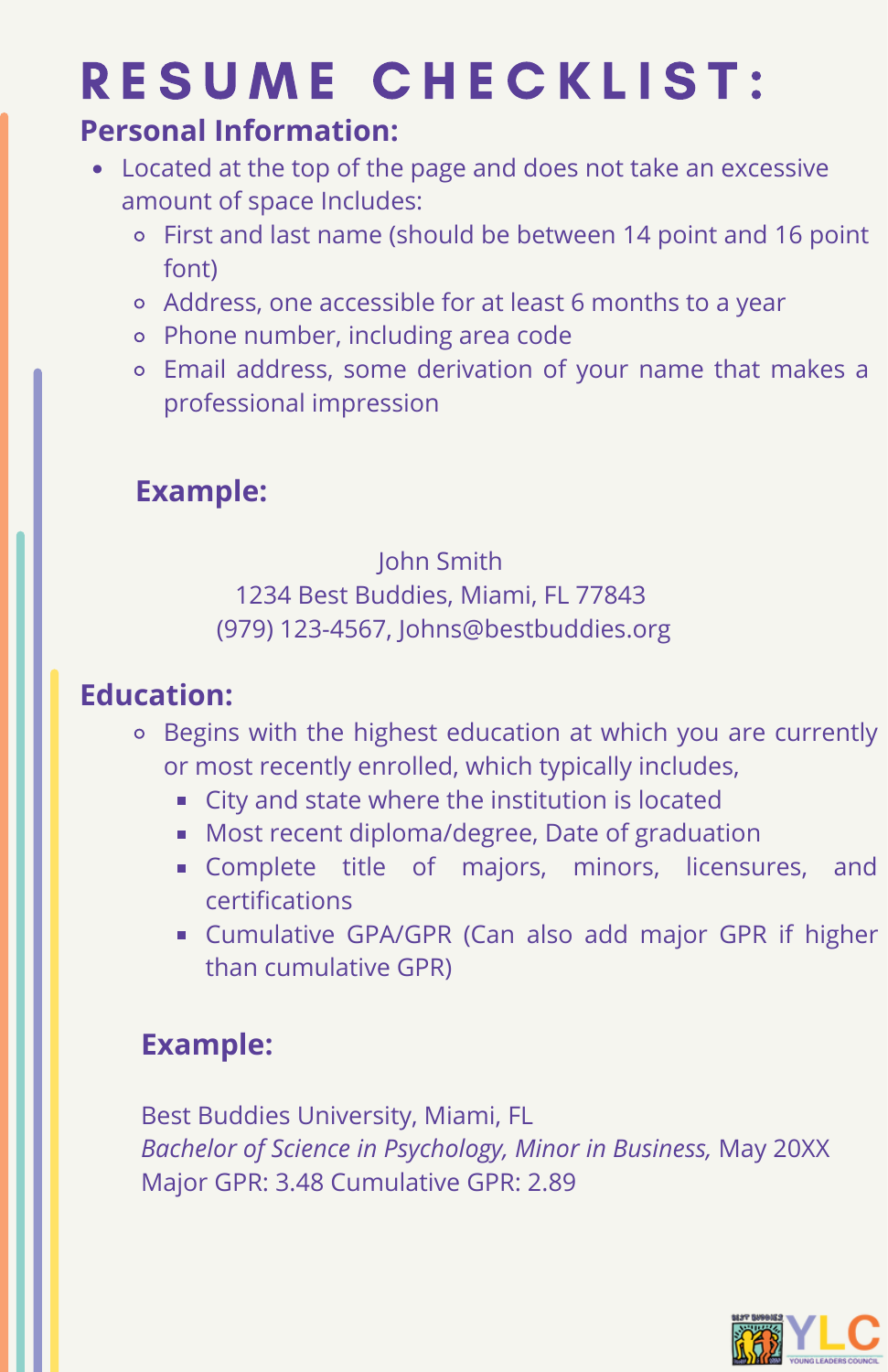#### **Experience:**

Includes:

- Full name of the company or organization
- City and state where the company/organization is located
- Title of the position held
- Dates the position was held (month-year to month-year)
- Action skill statements emphasizing your relevant skills and accomplishments
	- Each action skill statement begins with an action verb
	- Use the appropriate tense present tense to describe current positions, past tense for prior positions
	- List entries in reverse chronological order

#### **Example:**

Best Buddies International, Miami, FL *Intern, May 20XX – August 20XX*

- Reviewed new fundraising requirements for chapters using document analysis, surveys, and workflow analysis.
- Communicated and collaborated with external and internal participants to analyze resource distribution
- Worked independently to define concepts and under the direction of program managers.